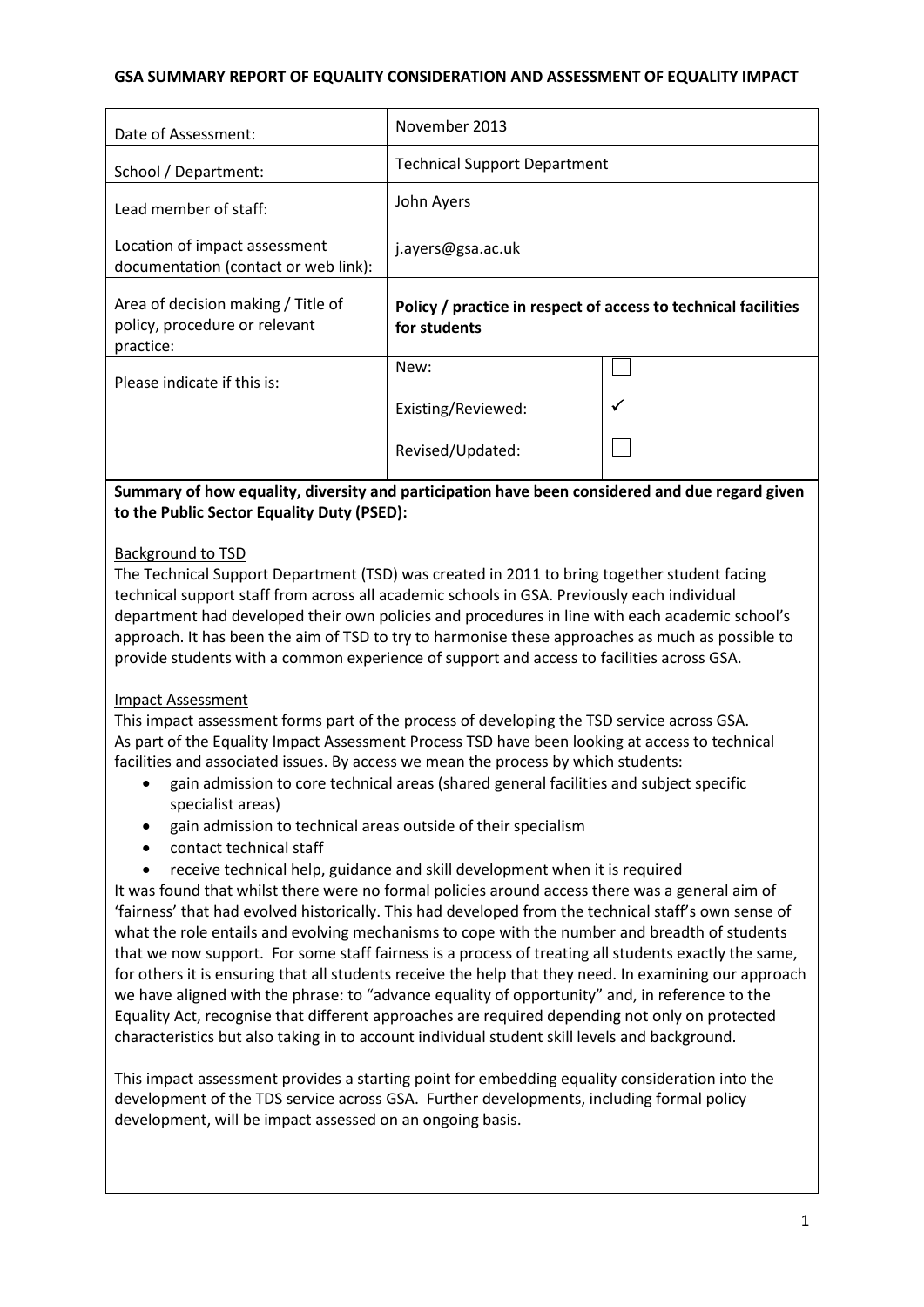### **Evidence used to make your assessment:**

A series of focus groups were undertaken with students to gather initial qualitative evidence. This process was extremely enlightening will be repeated regularly.

Other evidence sources have included sitting on Staff Student Consultative Committees for all courses and using information gathered from departments during the annual Program Monitoring and Annul Review (PMAR) process. The academic department PMARs include analysis of student numbers, national and department specific student surveys and highlight specific issues raised by students, staff and external examiners.

The evidence base clearly lacks robust quantitative usage statistics for each technical area. Ways to capture usage information easily without disrupting student and staff workflow is currently being examined. A series of usage sampling approaches to capture baseline data for usage will be trialled. To enhance the evidence gathered in this way, opportunity for feedback to TSD from students will be widened using online and offline feedback forms and continue the focus groups.

Data for the gender split within the technical staff cohort informed the impact assessment. This indicates that the department corresponds with GSA as a whole. Within teams there is different picture with teams ranging from 71/30 (m/f) to 13/88 (m/f). See Appendix 1 for further detail. Data about other protected characteristics will be requested from HR.

Evidence will be examined as it is gathered, acting on individual feedback as it arises and collating usage data to enable us to see who uses the facilities. Analysis of the usage data will be undertaken and compared to GSA wide statistics to examine if any protected characteristics are unrepresented. This data gathering will be an on-going process and will be reported on as part of the PMAR process alongside any actions required to advance equality of opportunity.

# **Outline any positive or negative impacts you have identified:**

Much of the evidence feedback received focussed on an uncertainty around knowing what facilities were available when and to whom. When students discussed times that they had been refused access they were unsure as to why this had happened or if it would happen again. There is a danger that students may misconstrue why they were refused access and incorrectly ascribe it to reasons linked to protected characteristics.

Conversations with technical staff focussed on difficulties around knowing whether someone has a protected characteristic and current mechanism for this being revealed to relevant staff in good time (especially for disability and pregnancy in relation to risks within workspaces). There was an awareness of speaking from a particular perspective (white, male, and middle class in many instances) and staff would appreciate guidance in understanding issues that may affect people with certain protected characteristics.

### **Summary of the actions you have taken or plan to take as a result:** Action **Action Timeframe** A robust evidence base will continue to be built through the sources and mechanisms highlighted above in order to understanding the equality impact of our policies and practice Ongoing with annual report and review In regard to access the access statement will be refined into a formal policy and impact assessed. Technical facilities will be designated as: core drop in – induction required and then first September 2014

come first served;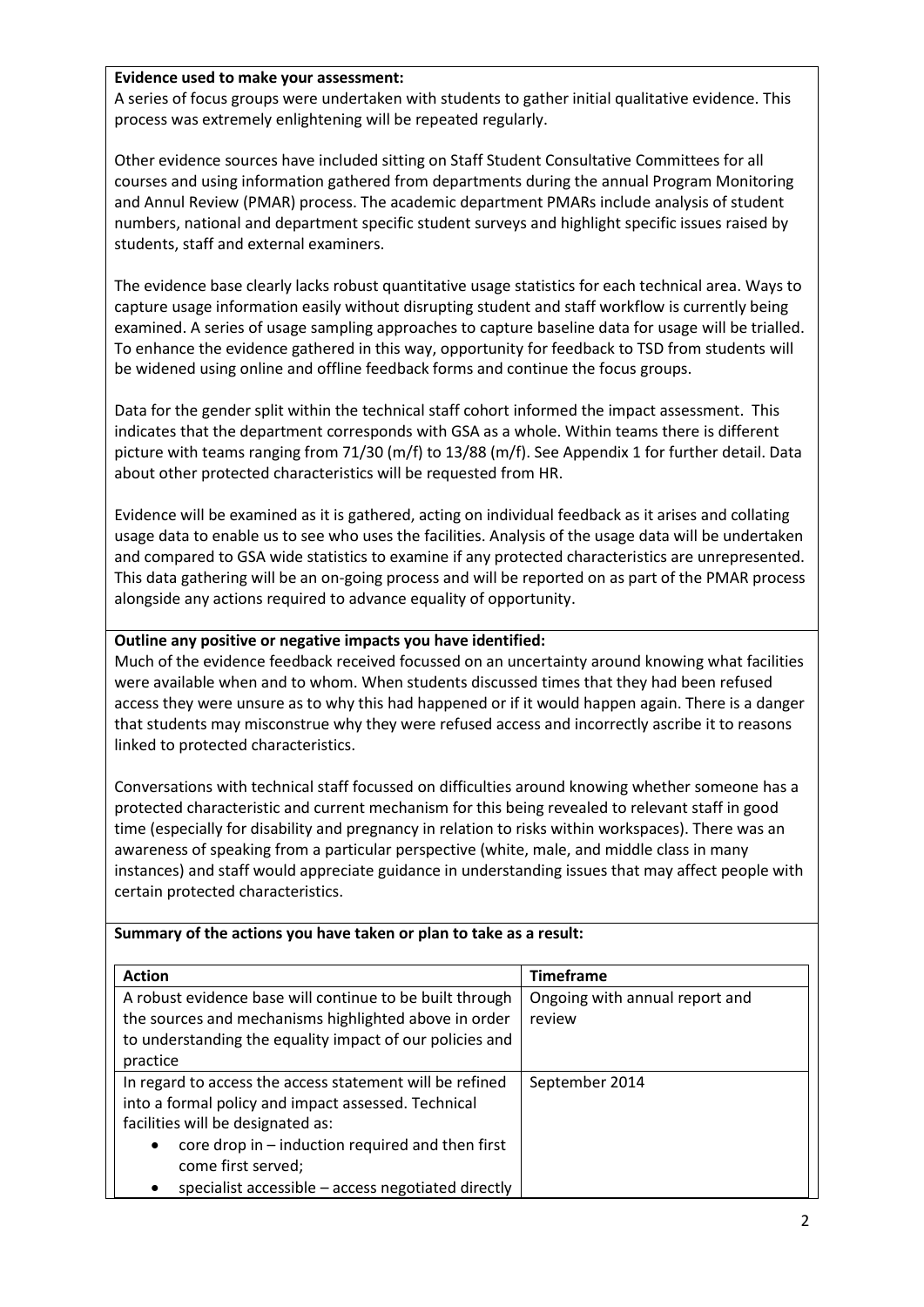| with technical team;                                     |                                      |
|----------------------------------------------------------|--------------------------------------|
| specialist embedded - project proposal and<br>$\bullet$  |                                      |
| tutor support required.                                  |                                      |
| Other related policies will be formalised, including     | September 2014                       |
| impact assessments, by Sept 2014 and these will be       |                                      |
| published as a handbook as well as on our internal VLE.  |                                      |
| TDS will provide appropriate staff development           | Programme of staff development to be |
| opportunities in order that all staff will be made aware | in place by September 2014           |
| of their duties under the Equality act and encouraged to |                                      |
| report any issues as they arise.                         |                                      |

**Summary of what you anticipate will change as a result of your actions and where / when these will be reported and reviewed:**

It is anticipated that students will be able to gain admission to technical areas and receive technical help, guidance and skill development in a consistent manner across all academic areas and regardless of protected characteristic.

In addition, staff will increase their understanding of equality related issues which will positively impact on the quality of service provided by TSD.

**Monitoring and review** will take place yearly via the PMAR process. We will build a review of the usage data and qualitative feedback in to our yearly planning cycle. I will request a yearly report from team leaders with a specific section on access/equality. These elements will inform the TSD strategic plan which will include an item to review access issues and inform the PMAR process.

### **State how these changes will contribute to the delivery of GSA's equality outcomes:**

Actions support the delivery of equality outcomes (1), (2), (3) and (7) by ensuring that students are able to access the technical facilities and support they require regardless of protected characteristic and building capacity among staff to understand and positively engage with equality perspectives in their practice and interaction with students.

# **The outcome of your assessment:**

| No action $-$ no potential adverse impact                         |  |
|-------------------------------------------------------------------|--|
| Amendments or changes to remove barriers/ promote positive impact |  |
| Proceed with awareness of adverse impact                          |  |

# **Sign-off, authorisation and publishing:**

| Name      | John Ayers                            |
|-----------|---------------------------------------|
| Position  | Head of Technical Services Department |
| Signature | John Ayers                            |
| Date      | November 2013                         |